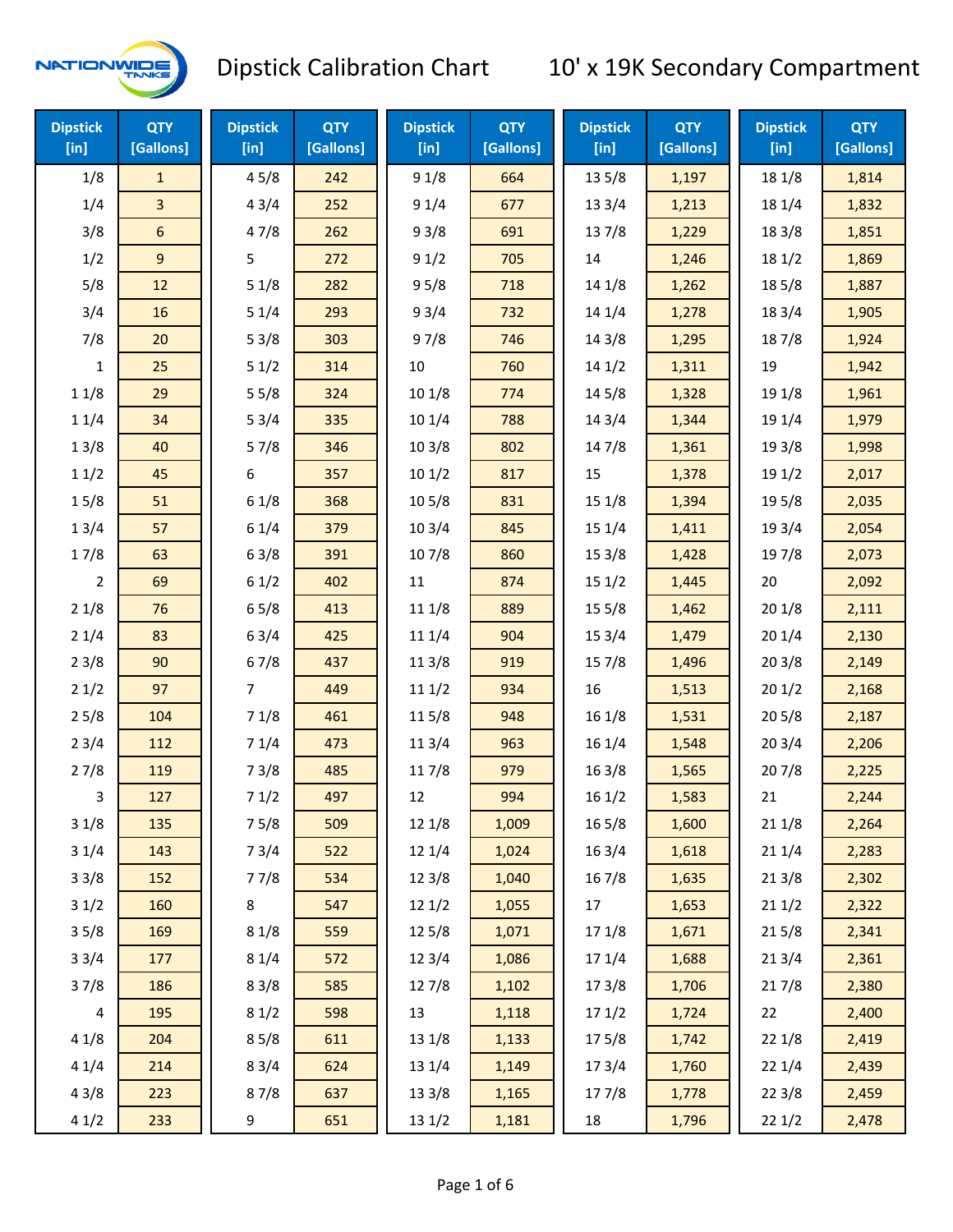

| <b>Dipstick</b><br>$[$ in] | <b>QTY</b><br>[Gallons] | <b>Dipstick</b><br>$[$ in] | <b>QTY</b><br>[Gallons] | <b>Dipstick</b><br>[in] | <b>QTY</b><br>[Gallons] | <b>Dipstick</b><br>$[$ in] | <b>QTY</b><br>[Gallons] | <b>Dipstick</b><br>$[$ in] | <b>QTY</b><br>[Gallons] |
|----------------------------|-------------------------|----------------------------|-------------------------|-------------------------|-------------------------|----------------------------|-------------------------|----------------------------|-------------------------|
| 225/8                      | 2,498                   | 271/8                      | 3,237                   | 315/8                   | 4,021                   | 36 1/8                     | 4,841                   | 40 5/8                     | 5,691                   |
| 223/4                      | 2,518                   | 271/4                      | 3,258                   | 313/4                   | 4,043                   | 36 1/4                     | 4,864                   | 403/4                      | 5,715                   |
| 227/8                      | 2,538                   | 273/8                      | 3,279                   | 317/8                   | 4,065                   | 36 3/8                     | 4,888                   | 407/8                      | 5,739                   |
| 23                         | 2,558                   | 271/2                      | 3,301                   | 32                      | 4,088                   | 36 1/2                     | 4,911                   | 41                         | 5,763                   |
| 231/8                      | 2,578                   | 275/8                      | 3,322                   | 32 1/8                  | 4,110                   | 36 5/8                     | 4,934                   | 41 1/8                     | 5,787                   |
| 231/4                      | 2,598                   | 273/4                      | 3,343                   | 32 1/4                  | 4,133                   | 36 3/4                     | 4,957                   | 41 1/4                     | 5,811                   |
| 233/8                      | 2,618                   | 277/8                      | 3,365                   | 323/8                   | 4,155                   | 367/8                      | 4,981                   | 41 3/8                     | 5,835                   |
| 231/2                      | 2,638                   | 28                         | 3,386                   | 321/2                   | 4,177                   | 37                         | 5,004                   | 411/2                      | 5,859                   |
| 235/8                      | 2,658                   | 28 1/8                     | 3,408                   | 325/8                   | 4,200                   | 37 1/8                     | 5,028                   | 41 5/8                     | 5,883                   |
| 233/4                      | 2,678                   | 28 1/4                     | 3,429                   | 32 3/4                  | 4,223                   | 37 1/4                     | 5,051                   | 41 3/4                     | 5,908                   |
| 237/8                      | 2,698                   | 28 3/8                     | 3,450                   | 327/8                   | 4,245                   | 373/8                      | 5,074                   | 417/8                      | 5,932                   |
| 24                         | 2,719                   | 281/2                      | 3,472                   | 33                      | 4,268                   | 371/2                      | 5,098                   | 42                         | 5,956                   |
| 24 1/8                     | 2,739                   | 285/8                      | 3,494                   | 33 1/8                  | 4,290                   | 37 5/8                     | 5,121                   | 42 1/8                     | 5,980                   |
| 241/4                      | 2,759                   | 283/4                      | 3,515                   | 33 1/4                  | 4,313                   | 37 3/4                     | 5,145                   | 42 1/4                     | 6,004                   |
| 243/8                      | 2,780                   | 287/8                      | 3,537                   | 33 3/8                  | 4,336                   | 377/8                      | 5,168                   | 42 3/8                     | 6,028                   |
| 241/2                      | 2,800                   | 29                         | 3,559                   | 331/2                   | 4,358                   | 38                         | 5,192                   | 421/2                      | 6,053                   |
| 245/8                      | 2,820                   | 29 1/8                     | 3,580                   | 33 5/8                  | 4,381                   | 38 1/8                     | 5,216                   | 42 5/8                     | 6,077                   |
| 243/4                      | 2,841                   | 29 1/4                     | 3,602                   | 33 3/4                  | 4,404                   | 38 1/4                     | 5,239                   | 423/4                      | 6,101                   |
| 24 7/8                     | 2,861                   | 293/8                      | 3,624                   | 337/8                   | 4,427                   | 38 3/8                     | 5,263                   | 42 7/8                     | 6,125                   |
| 25                         | 2,882                   | 291/2                      | 3,645                   | 34                      | 4,449                   | 38 1/2                     | 5,286                   | 43                         | 6,150                   |
| 251/8                      | 2,903                   | 29 5/8                     | 3,667                   | 34 1/8                  | 4,472                   | 38 5/8                     | 5,310                   | 43 1/8                     | 6,174                   |
| 251/4                      | 2,923                   | 29 3/4                     | 3,689                   | 34 1/4                  | 4,495                   | 38 3/4                     | 5,334                   | 43 1/4                     | 6,198                   |
| 253/8                      | 2,944                   | 297/8                      | 3,711                   | 34 3/8                  | 4,518                   | 387/8                      | 5,357                   | 43 3/8                     | 6,223                   |
| 251/2                      | 2,965                   | 30                         | 3,733                   | 34 1/2                  | 4,541                   | 39                         | 5,381                   | 43 1/2                     | 6,247                   |
| 255/8                      | 2,985                   | 30 1/8                     | 3,755                   | 34 5/8                  | 4,564                   | 39 1/8                     | 5,405                   | 43 5/8                     | 6,271                   |
| 253/4                      | 3,006                   | 301/4                      | 3,777                   | 34 3/4                  | 4,587                   | 39 1/4                     | 5,429                   | 43 3/4                     | 6,296                   |
| 257/8                      | 3,027                   | 30 3/8                     | 3,799                   | 347/8                   | 4,610                   | 39 3/8                     | 5,452                   | 437/8                      | 6,320                   |
| 26                         | 3,048                   | 30 1/2                     | 3,821                   | 35                      | 4,633                   | 39 1/2                     | 5,476                   | 44                         | 6,344                   |
| 26 1/8                     | 3,069                   | 30 5/8                     | 3,843                   | 35 1/8                  | 4,656                   | 39 5/8                     | 5,500                   | 44 1/8                     | 6,369                   |
| 26 1/4                     | 3,090                   | 30 3/4                     | 3,865                   | 35 1/4                  | 4,679                   | 39 3/4                     | 5,524                   | 44 1/4                     | 6,393                   |
| 263/8                      | 3,110                   | 307/8                      | 3,887                   | 35 3/8                  | 4,702                   | 397/8                      | 5,548                   | 44 3/8                     | 6,418                   |
| 261/2                      | 3,131                   | 31                         | 3,909                   | 35 1/2                  | 4,725                   | 40                         | 5,572                   | 44 1/2                     | 6,442                   |
| 265/8                      | 3,152                   | 31 1/8                     | 3,932                   | 35 5/8                  | 4,748                   | 40 1/8                     | 5,595                   | 44 5/8                     | 6,467                   |
| 263/4                      | 3,174                   | 31 1/4                     | 3,954                   | 35 3/4                  | 4,771                   | 40 1/4                     | 5,619                   | 44 3/4                     | 6,491                   |
| 267/8                      | 3,195                   | 31 3/8                     | 3,976                   | 357/8                   | 4,795                   | 40 3/8                     | 5,643                   | 447/8                      | 6,516                   |
| 27                         | 3,216                   | 311/2                      | 3,998                   | 36                      | 4,818                   | 40 1/2                     | 5,667                   | 45                         | 6,540                   |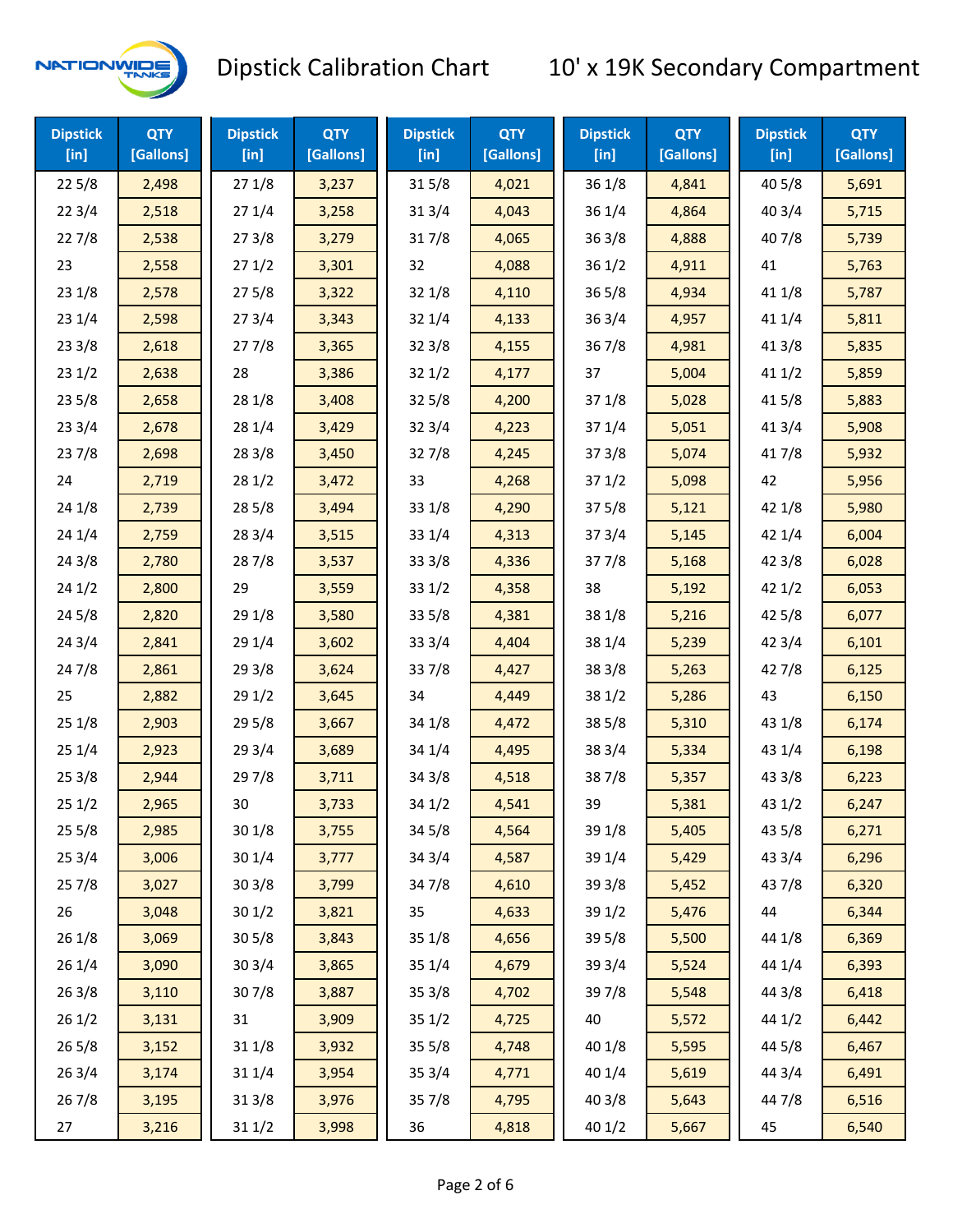

| <b>Dipstick</b><br>[in] | <b>QTY</b><br>[Gallons] | <b>Dipstick</b><br>$[$ in] | <b>QTY</b><br>[Gallons] | <b>Dipstick</b><br>$[$ in] | <b>QTY</b><br>[Gallons] | <b>Dipstick</b><br>$[$ in] | <b>QTY</b><br>[Gallons] | <b>Dipstick</b><br>$[$ in] | <b>QTY</b><br>[Gallons] |
|-------------------------|-------------------------|----------------------------|-------------------------|----------------------------|-------------------------|----------------------------|-------------------------|----------------------------|-------------------------|
| 45 1/8                  | 6,565                   | 49 5/8                     | 7,456                   | 54 1/8                     | 8,359                   | 58 5/8                     | 9,269                   | 63 1/8                     | 10,180                  |
| 45 1/4                  | 6,589                   | 49 3/4                     | 7,481                   | 54 1/4                     | 8,384                   | 58 3/4                     | 9,294                   | 63 1/4                     | 10,205                  |
| 45 3/8                  | 6,614                   | 49 7/8                     | 7,506                   | 54 3/8                     | 8,409                   | 587/8                      | 9,319                   | 63 3/8                     | 10,231                  |
| 45 1/2                  | 6,638                   | 50                         | 7,531                   | 54 1/2                     | 8,434                   | 59                         | 9,345                   | 63 1/2                     | 10,256                  |
| 45 5/8                  | 6,663                   | 50 1/8                     | 7,556                   | 54 5/8                     | 8,460                   | 59 1/8                     | 9,370                   | 63 5/8                     | 10,281                  |
| 453/4                   | 6,688                   | 50 1/4                     | 7,581                   | 54 3/4                     | 8,485                   | 59 1/4                     | 9,395                   | 63 3/4                     | 10,306                  |
| 45 7/8                  | 6,712                   | 503/8                      | 7,606                   | 54 7/8                     | 8,510                   | 59 3/8                     | 9,421                   | 637/8                      | 10,332                  |
| 46                      | 6,737                   | 501/2                      | 7,631                   | 55                         | 8,535                   | 59 1/2                     | 9,446                   | 64                         | 10,357                  |
| 46 1/8                  | 6,761                   | 505/8                      | 7,656                   | 55 1/8                     | 8,561                   | 59 5/8                     | 9,471                   | 64 1/8                     | 10,382                  |
| 46 1/4                  | 6,786                   | 503/4                      | 7,681                   | 55 1/4                     | 8,586                   | 59 3/4                     | 9,497                   | 64 1/4                     | 10,407                  |
| 46 3/8                  | 6,811                   | 507/8                      | 7,706                   | 55 3/8                     | 8,611                   | 59 7/8                     | 9,522                   | 64 3/8                     | 10,433                  |
| 46 1/2                  | 6,835                   | 51                         | 7,731                   | 55 1/2                     | 8,636                   | 60                         | 9,547                   | 64 1/2                     | 10,458                  |
| 46 5/8                  | 6,860                   | 51 1/8                     | 7,756                   | 55 5/8                     | 8,662                   | 60 1/8                     | 9,573                   | 64 5/8                     | 10,483                  |
| 46 3/4                  | 6,885                   | 51 1/4                     | 7,781                   | 55 3/4                     | 8,687                   | 60 1/4                     | 9,598                   | 64 3/4                     | 10,509                  |
| 46 7/8                  | 6,909                   | 513/8                      | 7,806                   | 55 7/8                     | 8,712                   | 60 3/8                     | 9,623                   | 64 7/8                     | 10,534                  |
| 47                      | 6,934                   | 511/2                      | 7,831                   | 56                         | 8,737                   | 601/2                      | 9,648                   | 65                         | 10,559                  |
| 47 1/8                  | 6,959                   | 515/8                      | 7,856                   | 56 1/8                     | 8,763                   | 60 5/8                     | 9,674                   | 65 1/8                     | 10,584                  |
| 47 1/4                  | 6,984                   | 51 3/4                     | 7,881                   | 56 1/4                     | 8,788                   | 60 3/4                     | 9,699                   | 65 1/4                     | 10,609                  |
| 47 3/8                  | 7,008                   | 517/8                      | 7,906                   | 563/8                      | 8,813                   | 607/8                      | 9,724                   | 65 3/8                     | 10,635                  |
| 471/2                   | 7,033                   | 52                         | 7,931                   | 56 1/2                     | 8,838                   | 61                         | 9,750                   | 65 1/2                     | 10,660                  |
| 475/8                   | 7,058                   | 52 1/8                     | 7,956                   | 56 5/8                     | 8,864                   | 61 1/8                     | 9,775                   | 65 5/8                     | 10,685                  |
| 47 3/4                  | 7,083                   | 52 1/4                     | 7,981                   | 56 3/4                     | 8,889                   | 61 1/4                     | 9,800                   | 65 3/4                     | 10,710                  |
| 47 7/8                  | 7,108                   | 52 3/8                     | 8,007                   | 567/8                      | 8,914                   | 61 3/8                     | 9,826                   | 65 7/8                     | 10,736                  |
| 48                      | 7,132                   | 52 1/2                     | 8,032                   | 57                         | 8,940                   | 611/2                      | 9,851                   | 66                         | 10,761                  |
| 48 1/8                  | 7,157                   | 52 5/8                     | 8,057                   | 57 1/8                     | 8,965                   | 615/8                      | 9,876                   | 66 1/8                     | 10,786                  |
| 48 1/4                  | 7,182                   | 52 3/4                     | 8,082                   | 57 1/4                     | 8,990                   | 61 3/4                     | 9,902                   | 66 1/4                     | 10,811                  |
| 48 3/8                  | 7,207                   | 527/8                      | 8,107                   | 57 3/8                     | 9,016                   | 617/8                      | 9,927                   | 66 3/8                     | 10,836                  |
| 48 1/2                  | 7,232                   | 53                         | 8,132                   | 571/2                      | 9,041                   | 62                         | 9,952                   | 66 1/2                     | 10,861                  |
| 48 5/8                  | 7,257                   | 53 1/8                     | 8,157                   | 57 5/8                     | 9,066                   | 62 1/8                     | 9,978                   | 66 5/8                     | 10,887                  |
| 48 3/4                  | 7,281                   | 53 1/4                     | 8,183                   | 573/4                      | 9,091                   | 62 1/4                     | 10,003                  | 66 3/4                     | 10,912                  |
| 487/8                   | 7,306                   | 53 3/8                     | 8,208                   | 577/8                      | 9,117                   | 62 3/8                     | 10,028                  | 667/8                      | 10,937                  |
| 49                      | 7,331                   | 53 1/2                     | 8,233                   | 58                         | 9,142                   | 621/2                      | 10,054                  | 67                         | 10,962                  |
| 49 1/8                  | 7,356                   | 53 5/8                     | 8,258                   | 58 1/8                     | 9,167                   | 62 5/8                     | 10,079                  | 671/8                      | 10,987                  |
| 49 1/4                  | 7,381                   | 53 3/4                     | 8,283                   | 58 1/4                     | 9,193                   | 62 3/4                     | 10,104                  | 671/4                      | 11,012                  |
| 49 3/8                  | 7,406                   | 537/8                      | 8,308                   | 58 3/8                     | 9,218                   | 627/8                      | 10,129                  | 673/8                      | 11,038                  |
| 49 1/2                  | 7,431                   | 54                         | 8,334                   | 58 1/2                     | 9,243                   | 63                         | 10,155                  | 67 1/2                     | 11,063                  |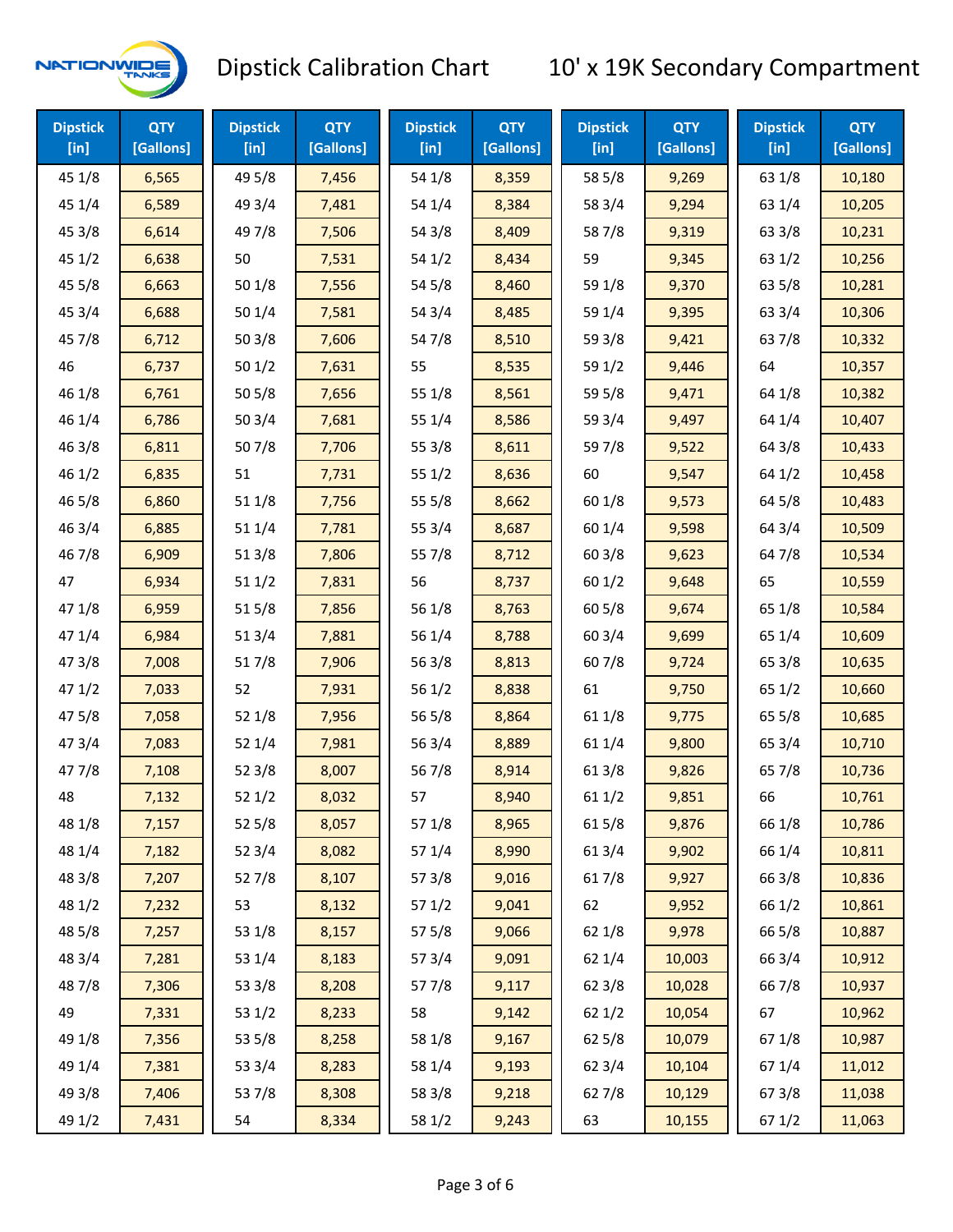

| <b>Dipstick</b><br>[in] | <b>QTY</b><br>[Gallons] | <b>Dipstick</b><br>$[$ in] | <b>QTY</b><br>[Gallons] | <b>Dipstick</b><br>[in] | <b>QTY</b><br>[Gallons] | <b>Dipstick</b><br>$[$ in] | <b>QTY</b><br>[Gallons] | <b>Dipstick</b><br>$[$ in] | <b>QTY</b><br>[Gallons] |
|-------------------------|-------------------------|----------------------------|-------------------------|-------------------------|-------------------------|----------------------------|-------------------------|----------------------------|-------------------------|
| 67 5/8                  | 11,088                  | 72 1/8                     | 11,987                  | 765/8                   | 12,872                  | 81 1/8                     | 13,737                  | 85 5/8                     | 14,576                  |
| 67 3/4                  | 11,113                  | 72 1/4                     | 12,012                  | 763/4                   | 12,896                  | 81 1/4                     | 13,761                  | 85 3/4                     | 14,599                  |
| 677/8                   | 11,138                  | 72 3/8                     | 12,036                  | 767/8                   | 12,920                  | 81 3/8                     | 13,784                  | 857/8                      | 14,622                  |
| 68                      | 11,163                  | 72 1/2                     | 12,061                  | 77                      | 12,945                  | 81 1/2                     | 13,808                  | 86                         | 14,645                  |
| 68 1/8                  | 11,188                  | 725/8                      | 12,086                  | 77 1/8                  | 12,969                  | 815/8                      | 13,832                  | 86 1/8                     | 14,668                  |
| 68 1/4                  | 11,213                  | 72 3/4                     | 12,111                  | 77 1/4                  | 12,993                  | 813/4                      | 13,855                  | 86 1/4                     | 14,690                  |
| 68 3/8                  | 11,238                  | 727/8                      | 12,135                  | 77 3/8                  | 13,017                  | 817/8                      | 13,879                  | 86 3/8                     | 14,713                  |
| 68 1/2                  | 11,263                  | 73                         | 12,160                  | 771/2                   | 13,042                  | 82                         | 13,902                  | 86 1/2                     | 14,736                  |
| 68 5/8                  | 11,289                  | 73 1/8                     | 12,185                  | 775/8                   | 13,066                  | 82 1/8                     | 13,926                  | 86 5/8                     | 14,759                  |
| 68 3/4                  | 11,314                  | 73 1/4                     | 12,210                  | 773/4                   | 13,090                  | 82 1/4                     | 13,949                  | 863/4                      | 14,781                  |
| 687/8                   | 11,339                  | 73 3/8                     | 12,234                  | 777/8                   | 13,114                  | 82 3/8                     | 13,973                  | 867/8                      | 14,804                  |
| 69                      | 11,364                  | 73 1/2                     | 12,259                  | 78                      | 13,138                  | 821/2                      | 13,996                  | 87                         | 14,827                  |
| 69 1/8                  | 11,389                  | 73 5/8                     | 12,284                  | 78 1/8                  | 13,163                  | 82 5/8                     | 14,020                  | 871/8                      | 14,849                  |
| 69 1/4                  | 11,414                  | 73 3/4                     | 12,308                  | 78 1/4                  | 13,187                  | 82 3/4                     | 14,043                  | 87 1/4                     | 14,872                  |
| 69 3/8                  | 11,439                  | 737/8                      | 12,333                  | 78 3/8                  | 13,211                  | 827/8                      | 14,067                  | 873/8                      | 14,894                  |
| 69 1/2                  | 11,464                  | 74                         | 12,358                  | 78 1/2                  | 13,235                  | 83                         | 14,090                  | 871/2                      | 14,917                  |
| 69 5/8                  | 11,489                  | 74 1/8                     | 12,382                  | 78 5/8                  | 13,259                  | 83 1/8                     | 14,114                  | 87 5/8                     | 14,939                  |
| 69 3/4                  | 11,514                  | 74 1/4                     | 12,407                  | 78 3/4                  | 13,283                  | 83 1/4                     | 14,137                  | 87 3/4                     | 14,962                  |
| 697/8                   | 11,539                  | 74 3/8                     | 12,431                  | 787/8                   | 13,307                  | 83 3/8                     | 14,160                  | 877/8                      | 14,984                  |
| 70                      | 11,564                  | 74 1/2                     | 12,456                  | 79                      | 13,331                  | 83 1/2                     | 14,184                  | 88                         | 15,007                  |
| 70 1/8                  | 11,589                  | 74 5/8                     | 12,481                  | 79 1/8                  | 13,355                  | 83 5/8                     | 14,207                  | 88 1/8                     | 15,029                  |
| 70 1/4                  | 11,614                  | 74 3/4                     | 12,505                  | 79 1/4                  | 13,379                  | 83 3/4                     | 14,230                  | 88 1/4                     | 15,051                  |
| 70 3/8                  | 11,639                  | 747/8                      | 12,530                  | 79 3/8                  | 13,403                  | 837/8                      | 14,253                  | 88 3/8                     | 15,074                  |
| 70 1/2                  | 11,664                  | 75                         | 12,554                  | 79 1/2                  | 13,427                  | 84                         | 14,277                  | 88 1/2                     | 15,096                  |
| 70 5/8                  | 11,688                  | 75 1/8                     | 12,579                  | 79 5/8                  | 13,451                  | 84 1/8                     | 14,300                  | 88 5/8                     | 15,118                  |
| 70 3/4                  | 11,713                  | 75 1/4                     | 12,603                  | 79 3/4                  | 13,475                  | 84 1/4                     | 14,323                  | 88 3/4                     | 15,141                  |
| 70 7/8                  | 11,738                  | 75 3/8                     | 12,628                  | 79 7/8                  | 13,499                  | 84 3/8                     | 14,346                  | 887/8                      | 15,163                  |
| 71                      | 11,763                  | 75 1/2                     | 12,652                  | 80                      | 13,523                  | 84 1/2                     | 14,369                  | 89                         | 15,185                  |
| 71 1/8                  | 11,788                  | 75 5/8                     | 12,677                  | 80 1/8                  | 13,547                  | 845/8                      | 14,392                  | 89 1/8                     | 15,207                  |
| 71 1/4                  | 11,813                  | 75 3/4                     | 12,701                  | 80 1/4                  | 13,571                  | 84 3/4                     | 14,415                  | 89 1/4                     | 15,229                  |
| 713/8                   | 11,838                  | 75 7/8                     | 12,725                  | 80 3/8                  | 13,594                  | 847/8                      | 14,438                  | 89 3/8                     | 15,251                  |
| 71 1/2                  | 11,863                  | 76                         | 12,750                  | 80 1/2                  | 13,618                  | 85                         | 14,461                  | 89 1/2                     | 15,273                  |
| 715/8                   | 11,888                  | 76 1/8                     | 12,774                  | 80 5/8                  | 13,642                  | 85 1/8                     | 14,484                  | 89 5/8                     | 15,295                  |
| 713/4                   | 11,912                  | 76 1/4                     | 12,799                  | 80 3/4                  | 13,666                  | 85 1/4                     | 14,507                  | 89 3/4                     | 15,317                  |
| 717/8                   | 11,937                  | 763/8                      | 12,823                  | 807/8                   | 13,689                  | 85 3/8                     | 14,530                  | 897/8                      | 15,339                  |
| 72                      | 11,962                  | 76 1/2                     | 12,847                  | 81                      | 13,713                  | 85 1/2                     | 14,553                  | 90                         | 15,361                  |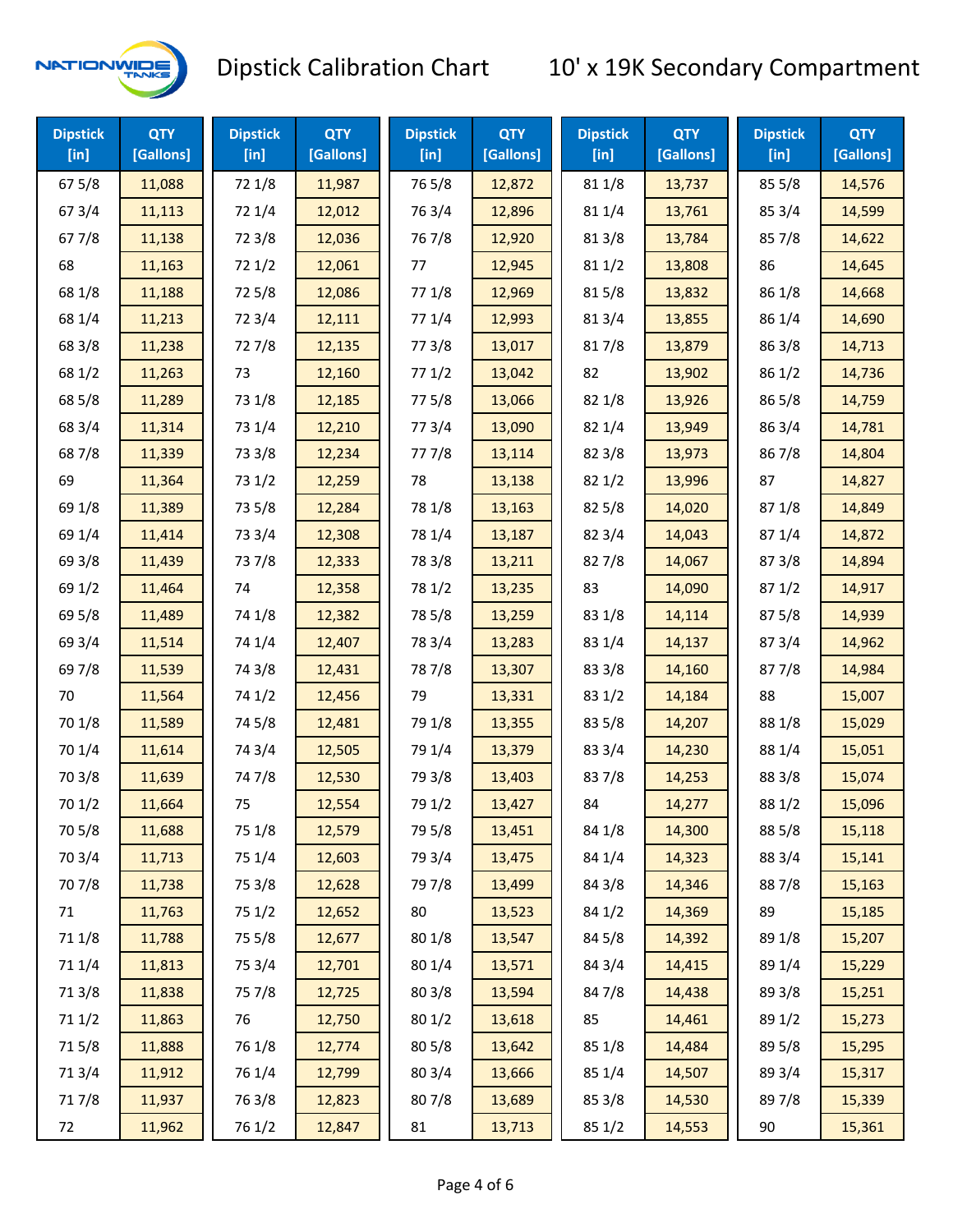

| <b>Dipstick</b><br>[ <sub>in</sub> ] | <b>QTY</b><br>[Gallons] | <b>Dipstick</b><br>[in] | <b>QTY</b><br>[Gallons] | <b>Dipstick</b><br>$[$ in] | <b>QTY</b><br>[Gallons] | <b>Dipstick</b><br>$[$ in] | <b>QTY</b><br>[Gallons] | <b>Dipstick</b><br>$[$ in] | <b>QTY</b><br>[Gallons] |
|--------------------------------------|-------------------------|-------------------------|-------------------------|----------------------------|-------------------------|----------------------------|-------------------------|----------------------------|-------------------------|
| 90 1/8                               | 15,383                  | 94 5/8                  | 16,151                  | 99 1/8                     | 16,869                  | 103 5/8                    | 17,529                  | 108 1/8                    | 18,116                  |
| 90 1/4                               | 15,405                  | 94 3/4                  | 16,171                  | 99 1/4                     | 16,888                  | 103 3/4                    | 17,546                  | 108 1/4                    | 18,131                  |
| 903/8                                | 15,427                  | 947/8                   | 16,192                  | 99 3/8                     | 16,908                  | 103 7/8                    | 17,564                  | 108 3/8                    | 18,146                  |
| 901/2                                | 15,449                  | 95                      | 16,212                  | 99 1/2                     | 16,927                  | 104                        | 17,581                  | 108 1/2                    | 18,161                  |
| 905/8                                | 15,471                  | 95 1/8                  | 16,233                  | 99 5/8                     | 16,946                  | 104 1/8                    | 17,598                  | 108 5/8                    | 18,176                  |
| 90 3/4                               | 15,492                  | 95 1/4                  | 16,253                  | 99 3/4                     | 16,965                  | 104 1/4                    | 17,615                  | 108 3/4                    | 18,190                  |
| 907/8                                | 15,514                  | 95 3/8                  | 16,274                  | 997/8                      | 16,984                  | 104 3/8                    | 17,632                  | 108 7/8                    | 18,205                  |
| 91                                   | 15,536                  | 95 1/2                  | 16,294                  | 100                        | 17,003                  | 1041/2                     | 17,649                  | 109                        | 18,220                  |
| 91 1/8                               | 15,558                  | 95 5/8                  | 16,315                  | 100 1/8                    | 17,021                  | 104 5/8                    | 17,666                  | 109 1/8                    | 18,234                  |
| 91 1/4                               | 15,579                  | 95 3/4                  | 16,335                  | 100 1/4                    | 17,040                  | 104 3/4                    | 17,683                  | 109 1/4                    | 18,249                  |
| 913/8                                | 15,601                  | 95 7/8                  | 16,355                  | 100 3/8                    | 17,059                  | 104 7/8                    | 17,700                  | 109 3/8                    | 18,263                  |
| 911/2                                | 15,622                  | 96                      | 16,376                  | 1001/2                     | 17,078                  | 105                        | 17,717                  | 109 1/2                    | 18,278                  |
| 915/8                                | 15,644                  | 96 1/8                  | 16,396                  | 100 5/8                    | 17,096                  | 105 1/8                    | 17,733                  | 109 5/8                    | 18,292                  |
| 913/4                                | 15,665                  | 96 1/4                  | 16,416                  | 100 3/4                    | 17,115                  | 105 1/4                    | 17,750                  | 109 3/4                    | 18,306                  |
| 917/8                                | 15,687                  | 96 3/8                  | 16,436                  | 100 7/8                    | 17,134                  | 105 3/8                    | 17,767                  | 109 7/8                    | 18,320                  |
| 92                                   | 15,708                  | 96 1/2                  | 16,456                  | 101                        | 17,152                  | 105 1/2                    | 17,783                  | 110                        | 18,334                  |
| 92 1/8                               | 15,730                  | 96 5/8                  | 16,477                  | 101 1/8                    | 17,170                  | 105 5/8                    | 17,800                  | 110 1/8                    | 18,348                  |
| 92 1/4                               | 15,751                  | 96 3/4                  | 16,497                  | 101 1/4                    | 17,189                  | 105 3/4                    | 17,816                  | 110 1/4                    | 18,362                  |
| 92 3/8                               | 15,772                  | 967/8                   | 16,517                  | 1013/8                     | 17,207                  | 105 7/8                    | 17,833                  | 110 3/8                    | 18,376                  |
| 921/2                                | 15,794                  | 97                      | 16,537                  | 1011/2                     | 17,226                  | 106                        | 17,849                  | 110 1/2                    | 18,390                  |
| 925/8                                | 15,815                  | 97 1/8                  | 16,556                  | 101 5/8                    | 17,244                  | 106 1/8                    | 17,865                  | 110 5/8                    | 18,403                  |
| 92 3/4                               | 15,836                  | 97 1/4                  | 16,576                  | 101 3/4                    | 17,262                  | 106 1/4                    | 17,881                  | 110 3/4                    | 18,417                  |
| 927/8                                | 15,857                  | 973/8                   | 16,596                  | 101 7/8                    | 17,280                  | 106 3/8                    | 17,897                  | 110 7/8                    | 18,430                  |
| 93                                   | 15,879                  | 97 1/2                  | 16,616                  | 102                        | 17,298                  | 1061/2                     | 17,913                  | 111                        | 18,444                  |
| 93 1/8                               | 15,900                  | 97 5/8                  | 16,636                  | 102 1/8                    | 17,316                  | 106 5/8                    | 17,929                  | 111 1/8                    | 18,457                  |
| 93 1/4                               | 15,921                  | 973/4                   | 16,655                  | 102 1/4                    | 17,334                  | 106 3/4                    | 17,945                  | 111 1/4                    | 18,470                  |
| 93 3/8                               | 15,942                  | 977/8                   | 16,675                  | 102 3/8                    | 17,352                  | 106 7/8                    | 17,961                  | 111 3/8                    | 18,483                  |
| 93 1/2                               | 15,963                  | 98                      | 16,695                  | 1021/2                     | 17,370                  | 107                        | 17,977                  | 111 1/2                    | 18,496                  |
| 93 5/8                               | 15,984                  | 98 1/8                  | 16,714                  | 102 5/8                    | 17,388                  | 107 1/8                    | 17,993                  | 1115/8                     | 18,509                  |
| 93 3/4                               | 16,005                  | 98 1/4                  | 16,734                  | 102 3/4                    | 17,406                  | 107 1/4                    | 18,008                  | 111 3/4                    | 18,522                  |
| 937/8                                | 16,026                  | 98 3/8                  | 16,753                  | 102 7/8                    | 17,424                  | 107 3/8                    | 18,024                  | 111 7/8                    | 18,535                  |
| 94                                   | 16,047                  | 98 1/2                  | 16,773                  | 103                        | 17,441                  | 1071/2                     | 18,039                  | 112                        | 18,548                  |
| 94 1/8                               | 16,068                  | 98 5/8                  | 16,792                  | 103 1/8                    | 17,459                  | 1075/8                     | 18,055                  | 112 1/8                    | 18,560                  |
| 94 1/4                               | 16,088                  | 98 3/4                  | 16,811                  | 103 1/4                    | 17,477                  | 107 3/4                    | 18,070                  | 112 1/4                    | 18,573                  |
| 94 3/8                               | 16,109                  | 987/8                   | 16,831                  | 103 3/8                    | 17,494                  | 1077/8                     | 18,085                  | 112 3/8                    | 18,585                  |
| 94 1/2                               | 16,130                  | 99                      | 16,850                  | 103 1/2                    | 17,512                  | 108                        | 18,101                  | 112 1/2                    | 18,597                  |